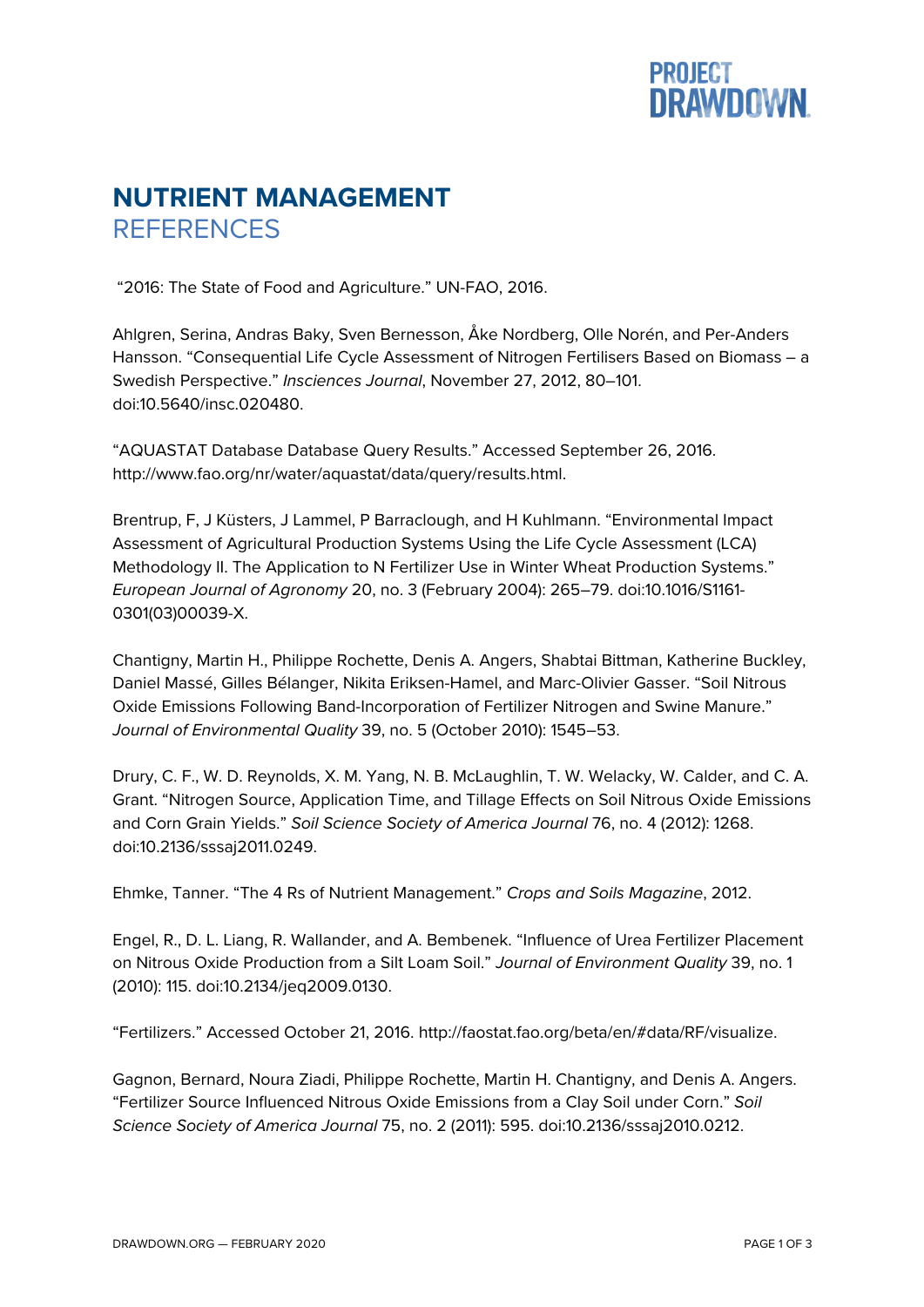Griscolm et al, "Natural climate solutions". *Proceedings of the National Acacemy of Sciences*, 114 (44) 11645-11650.

Lal, R. "Carbon Emission from Farm Operations." *Environment International* 30, no. 7 (September 2004): 981–90. doi:10.1016/j.envint.2004.03.005.

Licker, Rachel, Matt Johnston, Jonathan A. Foley, Carol Barford, Christopher J. Kucharik, Chad Monfreda, and Navin Ramankutty. "Mind the Gap: How Do Climate and Agricultural Management Explain the 'yield Gap' of Croplands around the World?" *Global Ecology and Biogeography* 19, no. 6 (November 1, 2010): 769–82. doi:10.1111/j.1466-8238.2010.00563.x.

Millar, Neville, G. Philip Robertson, Peter R. Grace, Ron J. Gehl, and John P. Hoben. "Nitrogen Fertilizer Management for Nitrous Oxide (N2O) Mitigation in Intensive Corn (Maize) Production: An Emissions Reduction Protocol for." *Mitigation and Adaptation Strategies for Global Change* 15, no. 2 (February 2010): 185–204. doi:10.1007/s11027-010-9212-7.

Napier, T L, and T. Bridges. "Adoption of Conservation Production Systems in Two Ohio Watersheds: A Comparative Study." *Journal of Soil and Water Conservation* 57, no. 4 (August 2002): 229–35.

"Nitrous Oxide Emissions | Climate Change | US EPA." Accessed April 6, 2016. https://www3.epa.gov/climatechange/ghgemissions/gases/n2o.html.

"Nutrient Management: Nitrate Vulnerable Zones - GOV.UK." Accessed October 21, 2016. https://www.gov.uk/guidance/nutrient-management-nitrate-vulnerable-zones.

"Nutrient Management Planning & Land Treatment Planning | Agency of Agriculture Food & Markets." Accessed October 21, 2016. http://agriculture.vermont.gov/water-quality/farmerassistance/nmp-ltp.

Reay, Dave S., Eric A. Davidson, Keith A. Smith, Pete Smith, Jerry M. Melillo, Frank Dentener, and Paul J. Crutzen. "Global Agriculture and Nitrous Oxide Emissions." *Nature Climate Change* 2, no. 6 (June 2012): 410–16. doi:10.1038/nclimate1458.

"Reduced Use of Nitrogen Fertilizer — American Carbon Registry." Accessed September 26, 2016. http://americancarbonregistry.org/resources/reduced-use-of-nitrogen-fertilizer.

Robertson, G. Philip, and Peter M. Vitousek. "Nitrogen in Agriculture: Balancing the Cost of an Essential Resource." *Annual Review of Environment and Resources* 34, no. 1 (October 15, 2009): 97–125. doi:10.1146/annurev.environ.032108.105046.

Shcherbak, Iurii, Neville Millar, and G. Philip Robertson. "Global Metaanalysis of the Nonlinear Response of Soil Nitrous Oxide (N2O) Emissions to Fertilizer Nitrogen." *Proceedings of the National Academy of Sciences* 111, no. 25 (June 24, 2014): 9199–9204. doi:10.1073/pnas.1322434111.